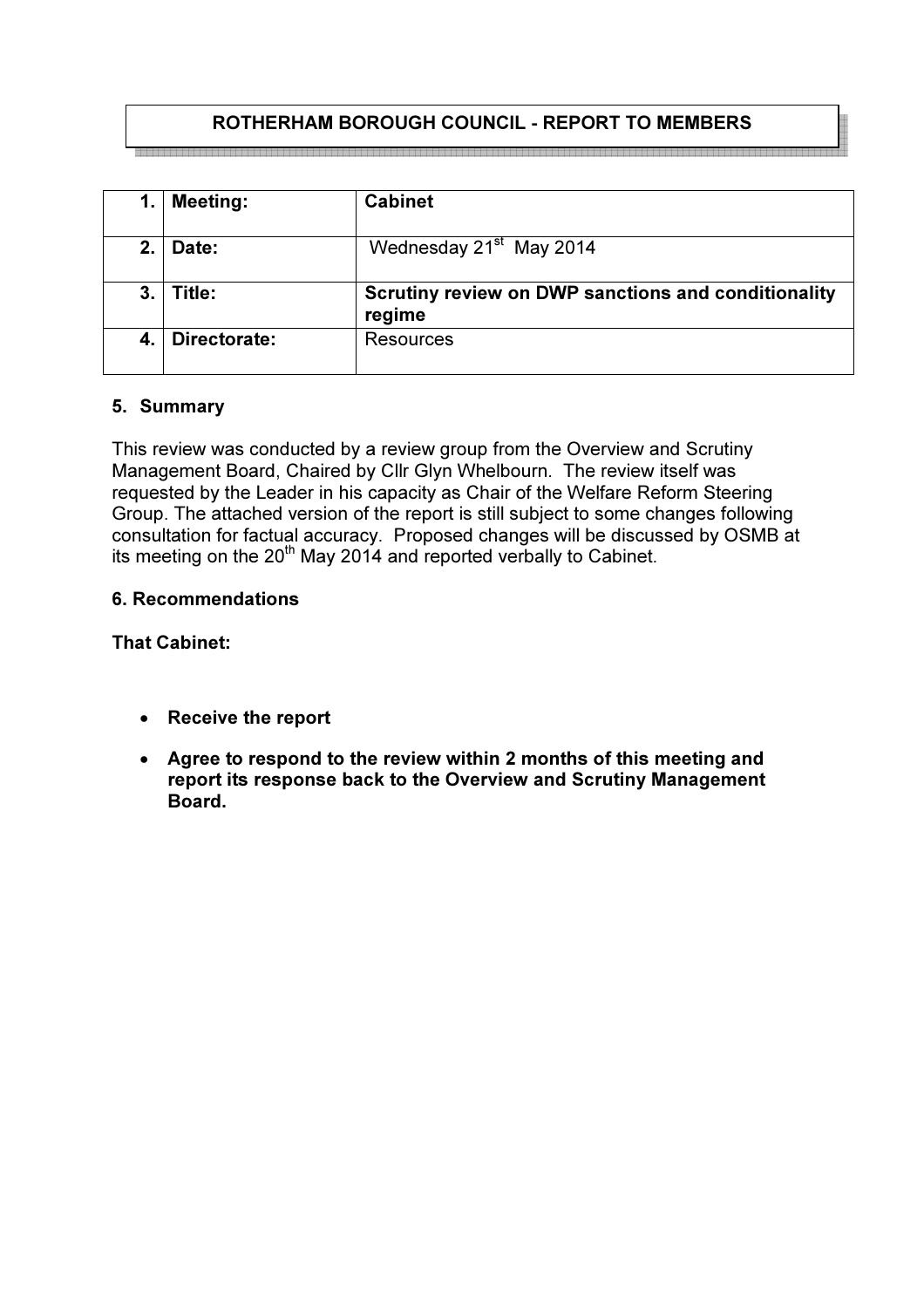## 7. Proposals and details

The review group was established in response to a concern raised within Rotherham Partnership's Welfare Reform Steering Group, Chaired by the Leader of the Council. Evidence suggested that potentially unfair implementation of sanctions was taking place and making the most vulnerable families within the Borough, more vulnerable. They therefore referred the issue to the Overview and Scrutiny Management Board to conduct a thorough review into the matter. The purpose of the review was therefore to ensure the DWP's conditionality and sanctions regime is implemented fairly, consistently and flexibly, reflecting the needs and circumstances of claimants, with increased transparency and more effective partnership working.

The areas of focus for the review were as follows:

- o Understanding the step-by-step process for applying a sanction, including how this is communicated to claimants
- o The relationship between JCP and Work Programme (WP) providers and the role of WP providers in making sanctions referrals
- $\circ$  Examining local statistics on the application of sanctions, including if possible – the figures for different claimant groups and comparisons with other areas
- $\circ$  The impact of sanctions on particular groups (e.g. lone parents, carers, disabled people, homeless people, those with mental health problems)
- $\circ$  The extent to which local partnership working is mitigating any possible deficiencies or inflexibilities in the system and how relationships can be strengthened
- o The potential impact of further changes to the system, including the claimant commitment and ongoing expansion of conditionality (e.g. in work conditionality linked to the introduction of universal credit)
- $\circ$  Ability of the council's fund for change scheme to support sanctioned claimants

The review has been provided with support by Michael Holmes, Policy Officer and his help and expertise is gratefully acknowledged. Officer support around specific areas were also provided by Rob Cutts of Revenues and Benefits and Claire Smith from Supporting People.

Key witnesses for the review were:

Natalie Enderby – Families for Change Simon Freeston and Ian Fletcher – Jobcentre Plus David Sleightholme – Citizens Advice Bureau Mike Hatfield, Phil Mellor and Joe – sanctioned benefits claimants

### Review methodology

• October – panel members and support officers met with the local Jobcentre Plus Partnership Manager to discuss the approach and parameters of the review